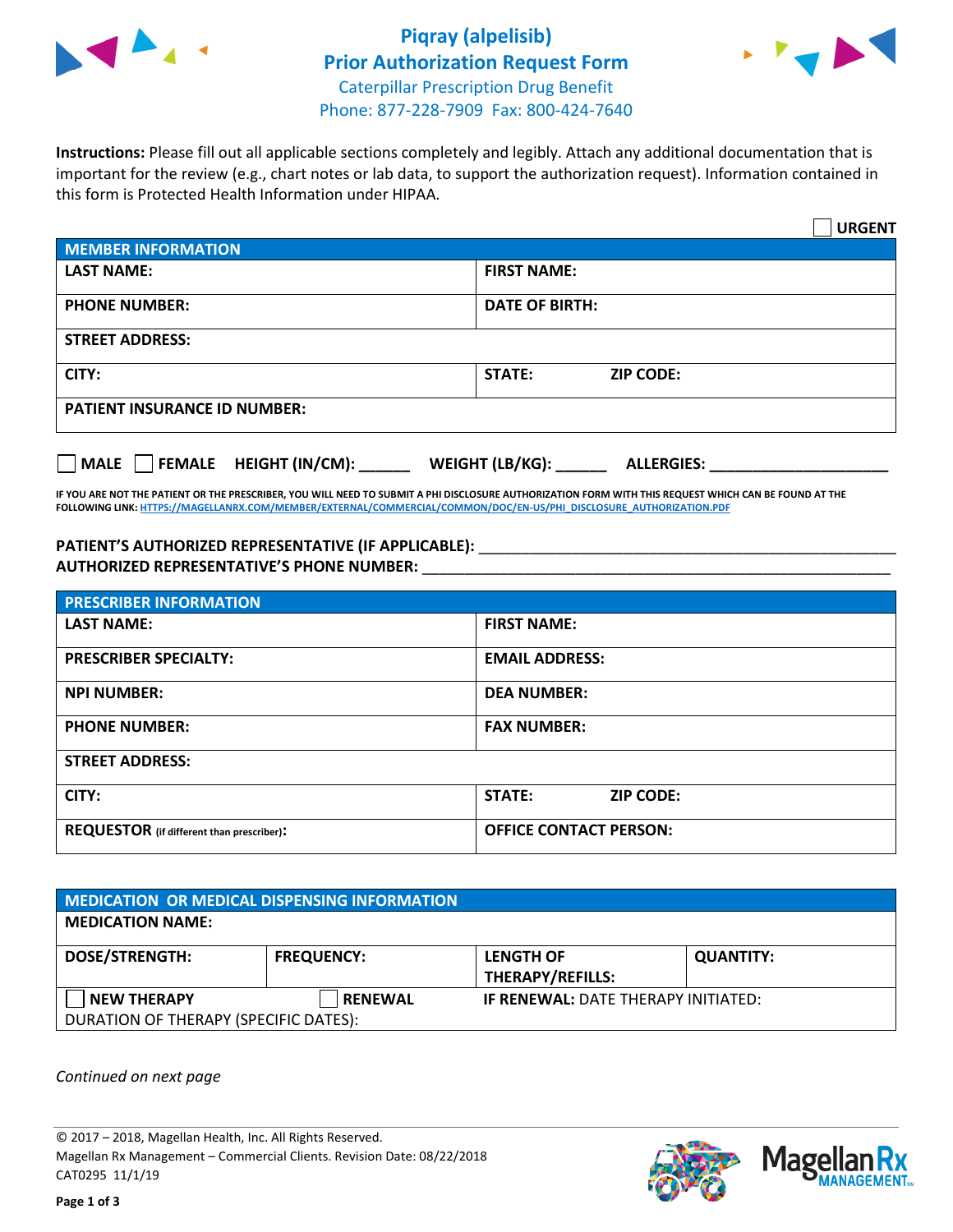



| MEMBER'S LAST NAME: ______________________________                                                                                                                                                                                      | MEMBER'S FIRST NAME: NAME                                                                       |                                    |  |  |
|-----------------------------------------------------------------------------------------------------------------------------------------------------------------------------------------------------------------------------------------|-------------------------------------------------------------------------------------------------|------------------------------------|--|--|
|                                                                                                                                                                                                                                         | 1. HAS THE PATIENT TRIED ANY OTHER MEDICATIONS FOR THIS CONDITION?                              | YES (if yes, complete below)<br>NO |  |  |
| <b>MEDICATION/THERAPY (SPECIFY</b>                                                                                                                                                                                                      | <b>DURATION OF THERAPY (SPECIFY</b>                                                             | <b>RESPONSE/REASON FOR</b>         |  |  |
| DRUG NAME AND DOSAGE):                                                                                                                                                                                                                  | DATES):                                                                                         | <b>FAILURE/ALLERGY:</b>            |  |  |
|                                                                                                                                                                                                                                         |                                                                                                 |                                    |  |  |
|                                                                                                                                                                                                                                         |                                                                                                 |                                    |  |  |
| <b>2. LIST DIAGNOSES:</b>                                                                                                                                                                                                               |                                                                                                 | <b>ICD-10:</b>                     |  |  |
| □ Hormone Receptor (HR)- positive, human epidermal growth factor receptor 2<br>(HER2)-negative, PIK3CA-mutated, advanced or metastatic breast cancer<br>□ Other diagnosis: _____________________ICD-10_________________________________ |                                                                                                 |                                    |  |  |
|                                                                                                                                                                                                                                         | 3. REQUIRED CLINICAL INFORMATION: PLEASE PROVIDE ALL RELEVANT CLINICAL INFORMATION TO SUPPORT A |                                    |  |  |
| PRIOR AUTHORIZATION.                                                                                                                                                                                                                    |                                                                                                 |                                    |  |  |
| <b>Clinical Information:</b>                                                                                                                                                                                                            |                                                                                                 |                                    |  |  |
| Has the patient's disease progressed on or after treatment with an aromatase inhibitor (such as anastrozole or<br>letrozole)?<br>$\Box$ Yes $\Box$ No Please submit documentation                                                       |                                                                                                 |                                    |  |  |
| Has the patient been confirmed to have PIK3CA-mutated disease as determined by an FDA-approved test.<br>$\Box$ Yes $\Box$ No Please submit documentation                                                                                |                                                                                                 |                                    |  |  |
| Does the patient have inflammatory breast cancer? $\Box$ Yes $\Box$ No                                                                                                                                                                  |                                                                                                 |                                    |  |  |
| Not counting neoadjuvant/adjuvent chemotherapy, has this patient received any other chemotherapy? $\Box$ Yes $\Box$ No                                                                                                                  |                                                                                                 |                                    |  |  |
| Has the patient received prior treatment with fulvestrant? $\Box$ Yes $\Box$ No                                                                                                                                                         |                                                                                                 |                                    |  |  |
| Has the patient received prior treatment with a PI3K inhibitor (such as Piqray)? $\Box$ Yes $\Box$ No                                                                                                                                   |                                                                                                 |                                    |  |  |
| Has the patient received prior treatment with an mTOR inhibitor (such as Afinitor/everolimus)? $\Box$ Yes $\Box$ No                                                                                                                     |                                                                                                 |                                    |  |  |
| Has the patient received prior treatment with an AKT inhibitor (such as ipatasertib)? $\Box$ Yes $\Box$ No                                                                                                                              |                                                                                                 |                                    |  |  |
| Does the patient have type 1 diabetes? $\Box$ Yes $\Box$ No                                                                                                                                                                             |                                                                                                 |                                    |  |  |
| Does the patient currently have an Eastern Cooperative Oncology Group (ECOG) performance status of 0 or 1 (is<br>ambulatory and can carry out light work activities)? $\Box$ Yes $\Box$ No                                              |                                                                                                 |                                    |  |  |
| For female patients only: Is the patient postmenopausal? $\Box$ Yes $\Box$ No                                                                                                                                                           |                                                                                                 |                                    |  |  |
|                                                                                                                                                                                                                                         |                                                                                                 |                                    |  |  |
|                                                                                                                                                                                                                                         |                                                                                                 |                                    |  |  |